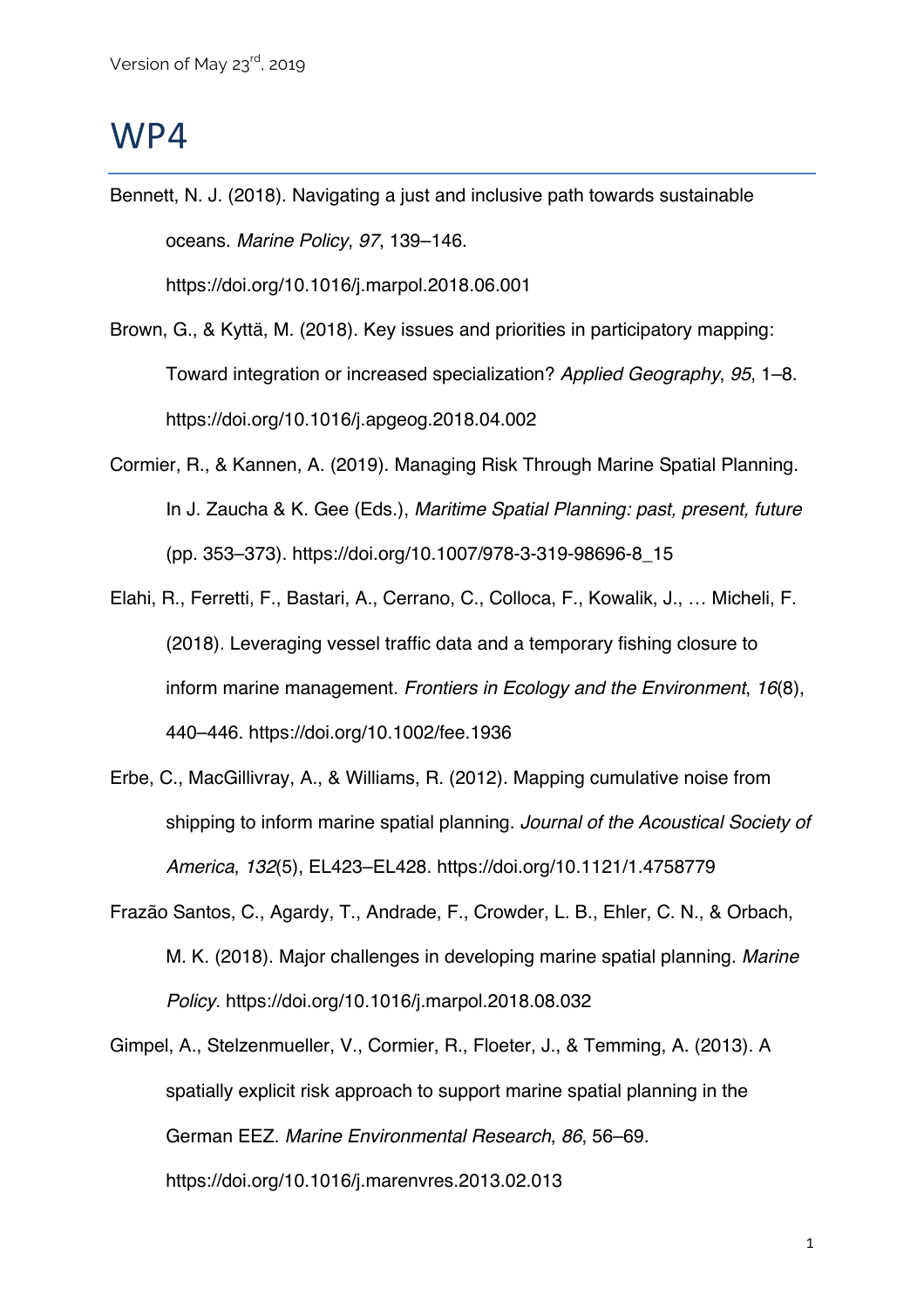- Gimpel, A., Stelzenmüller, V., Töpsch, S., Galparsoro, I., Gubbins, M., Miller, D., … Watret, R. (2018). A GIS-based tool for an integrated assessment of spatial planning trade-offs with aquaculture. *Science of The Total Environment*, *627*, 1644–1655. https://doi.org/10.1016/j.scitotenv.2018.01.133
- Jablonski, S. (2008). The interaction of the oil and gas offshore industry with fisheries in Brazil: the" Stena Tay" experience. *Brazilian Journal of Oceanography*, *56*(4), 289–296.
- James, M., Mendo, T., Jones, E. L., Orr, K., McKnight, A., & Thompson, J. (2018). AIS data to inform small scale fisheries management and marine spatial planning. *Marine Policy*, *91*, 113–121.

https://doi.org/10.1016/j.marpol.2018.02.012

- Janßen, H., Bastardie, F., Eero, M., Hamon, K. G., Hinrichsen, H.-H., Marchal, P., … Tidd, A. (2018). Integration of fisheries into marine spatial planning: Quo vadis? *Estuarine, Coastal and Shelf Science*, *201*, 105–113. https://doi.org/10.1016/j.ecss.2017.01.003
- Jongbloed, R. H., van der Wal, J. T., & Lindeboom, H. J. (2014). Identifying space for offshore wind energy in the North Sea. Consequences of scenario calculations for interactions with other marine uses. *Energy Policy*, *68*, 320–333. https://doi.org/10.1016/j.enpol.2014.01.042
- Kannen, A. (2014). Challenges for marine spatial planning in the context of multiple sea uses, policy arenas and actors based on experiences from the German North Sea. *Regional Environmental Change*, *14*(6), 2139–2150. https://doi.org/10.1007/s10113-012-0349-7

Keramidas, I., Dimarchopoulou, D., Pardalou, A., & Tsikliras, A. C. (2018). Estimating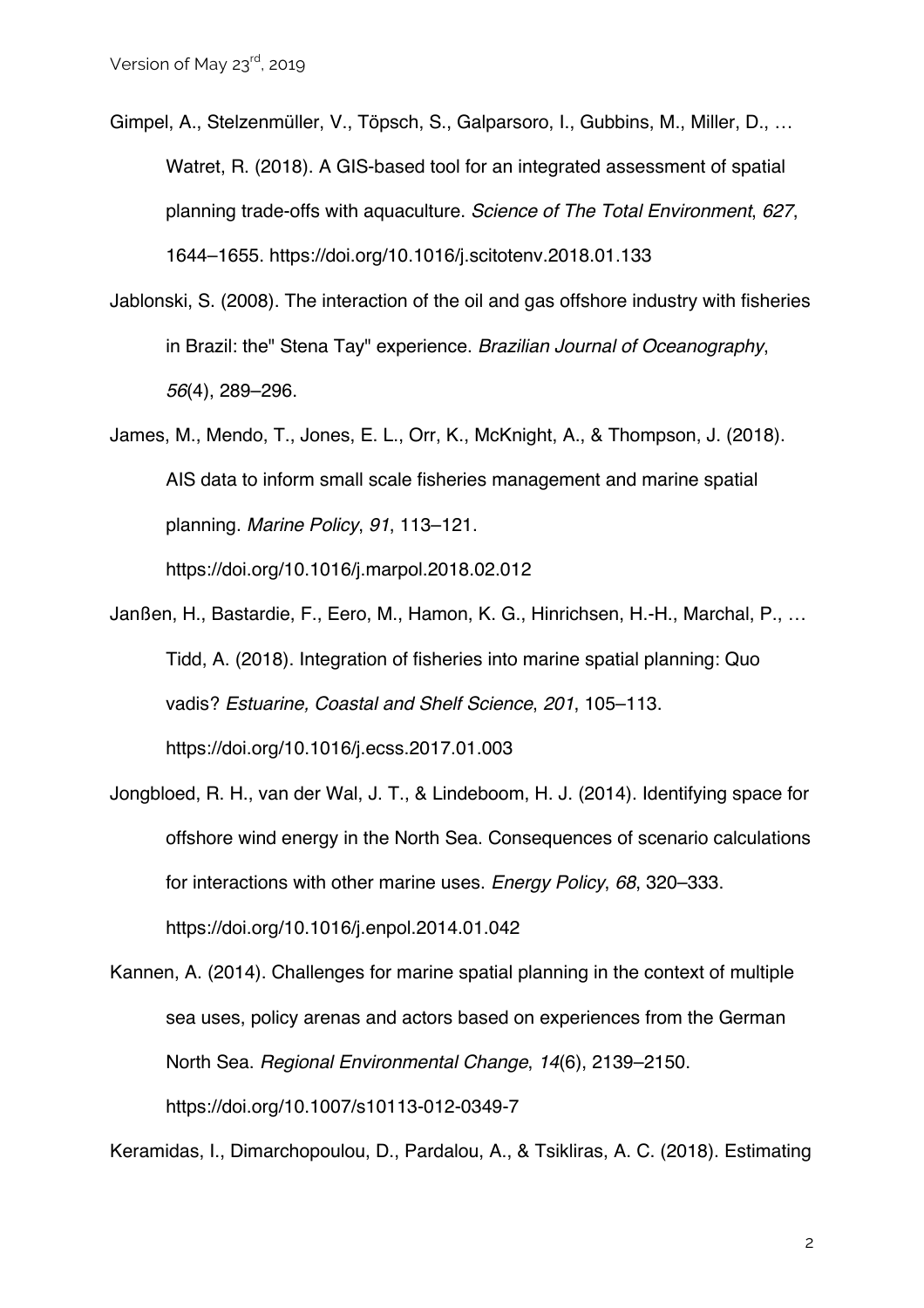recreational fishing fleet using satellite data in the Aegean and Ionian Seas (Mediterranean Sea). *Fisheries Research*, *208*, 1–6.

https://doi.org/10.1016/j.fishres.2018.07.001

- Kyriazi, Z. (2018). From identification of compatibilities and conflicts to reaching marine spatial allocation agreements. Review of actions required and relevant tools and processes. *Ocean & Coastal Management*, *166*, 103–112. https://doi.org/10.1016/j.ocecoaman.2018.03.018
- Le Tixerant, M., Le Guyader, D., Gourmelon, F., & Queffelec, B. (2018). How can Automatic Identification System (AIS) data be used for maritime spatial planning? *Ocean & Coastal Management*, *166*, 18–30. https://doi.org/10.1016/j.ocecoaman.2018.05.005
- Leenhardt, P., Teneva, L., Kininmonth, S., Darling, E., Cooley, S., & Claudet, J. (2015). Challenges, insights and perspectives associated with using socialecological science for marine conservation. *Ocean & Coastal Management*, *115*, 49–60. https://doi.org/10.1016/j.ocecoaman.2015.04.018
- Mancini, F., Coghill, G. M., & Lusseau, D. (2018). Using social media to quantify spatial and temporal dynamics of nature-based recreational activities. *PLOS ONE*, *13*(7), e0200565. https://doi.org/10.1371/journal.pone.0200565
- McGowan, L., Jay, S., & Kidd, S. (2019). Scenario-Building for Marine Spatial Planning. In J. Zaucha & K. Gee (Eds.), *Maritime Spatial Planning: past, present, future* (pp. 327–351). https://doi.org/10.1007/978-3-319-98696-8\_14
- Metcalfe, K., Bréheret, N., Chauvet, E., Collins, T., Curran, B. K., Parnell, R. J., … Godley, B. J. (2018). Using satellite AIS to improve our understanding of shipping and fill gaps in ocean observation data to support marine spatial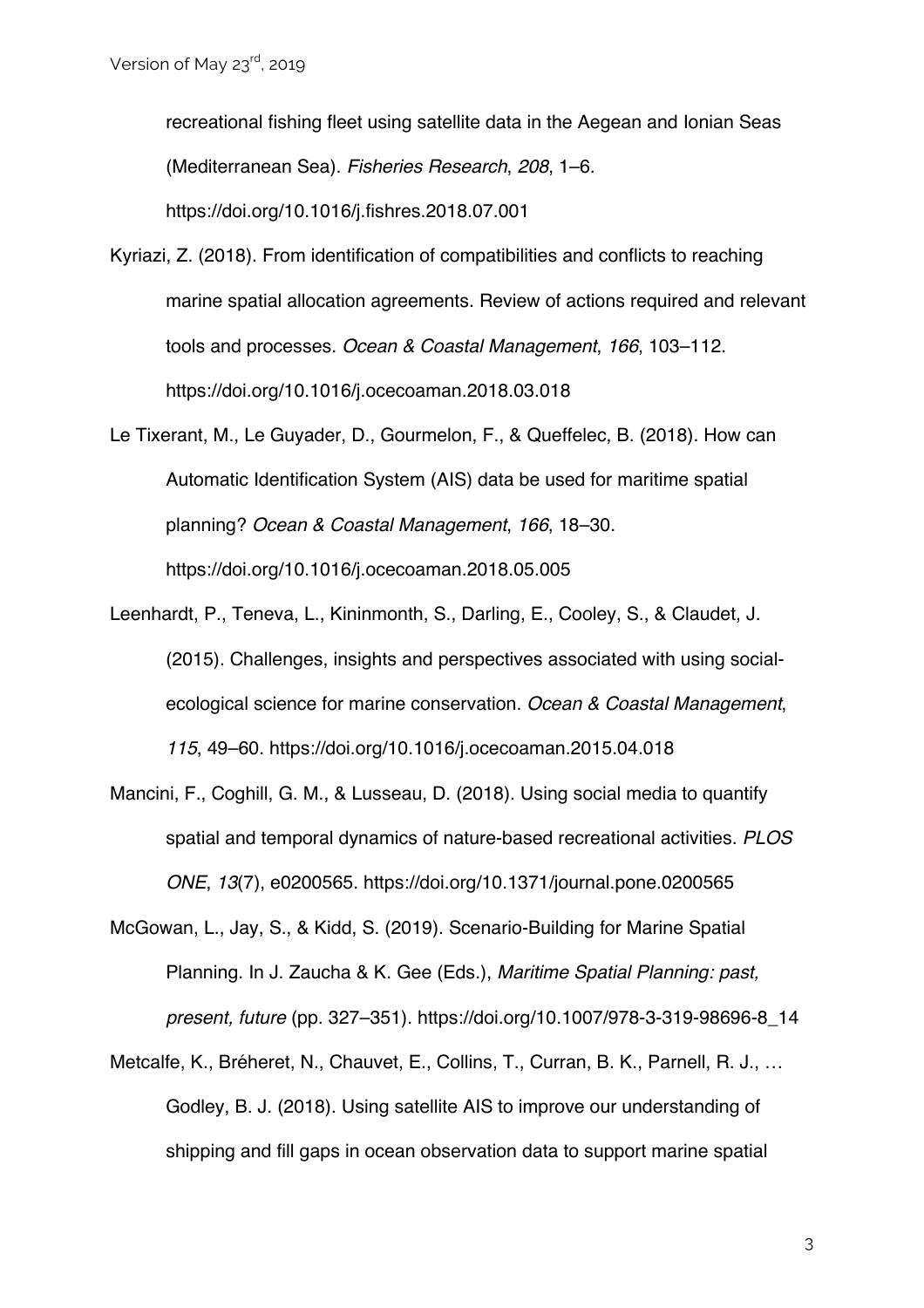planning. *Journal of Applied Ecology*, *55*(4), 1834–1845.

https://doi.org/10.1111/1365-2664.13139

- Pedersen, S. A., Fock, H. O., & Sell, A. F. (2009). Mapping fisheries in the German exclusive economic zone with special reference to offshore Natura 2000 sites. *Marine Policy*, *33*(4), 571–590. https://doi.org/10.1016/j.marpol.2008.12.007
- Quero García, P., García Sanabria, J., & Chica Ruiz, J. A. (2019). The role of maritime spatial planning on the advance of blue energy in the European Union. *Marine Policy*, *99*, 123–131.

https://doi.org/10.1016/j.marpol.2018.10.015

- Rempis, N., Alexandrakis, G., Tsilimigkas, G., & Kampanis, N. (2018). Coastal use synergies and conflicts evaluation in the framework of spatial, development and sectoral policies. *Ocean & Coastal Management*, *166*, 40–51. https://doi.org/10.1016/j.ocecoaman.2018.03.009
- Sala, E., Mayorga, J., Costello, C., Kroodsma, D., Palomares, M. L. D., Pauly, D., … Zeller, D. (2018). The economics of fishing the high seas. *Science Advances*, *4*(6), eaat2504. https://doi.org/10.1126/sciadv.aat2504
- Scholz, A. J., Steinback, C., Kruse, S. A., Mertens, M., & Silverman, H. (2011). Incorporation of Spatial and Economic Analyses of Human-Use Data in the Design of Marine Protected Areas. *Conservation Biology*, *25*(3), 485–492. https://doi.org/10.1111/j.1523-1739.2010.01626.x
- Shucksmith, R. J., & Kelly, C. (2014). Data collection and mapping Principles, processes and application in marine spatial planning. *Marine Policy*, *50*, 27–33. https://doi.org/10.1016/j.marpol.2014.05.006
- St. Martin, K., & Hall-Arber, M. (2008). The missing layer: Geo-technologies,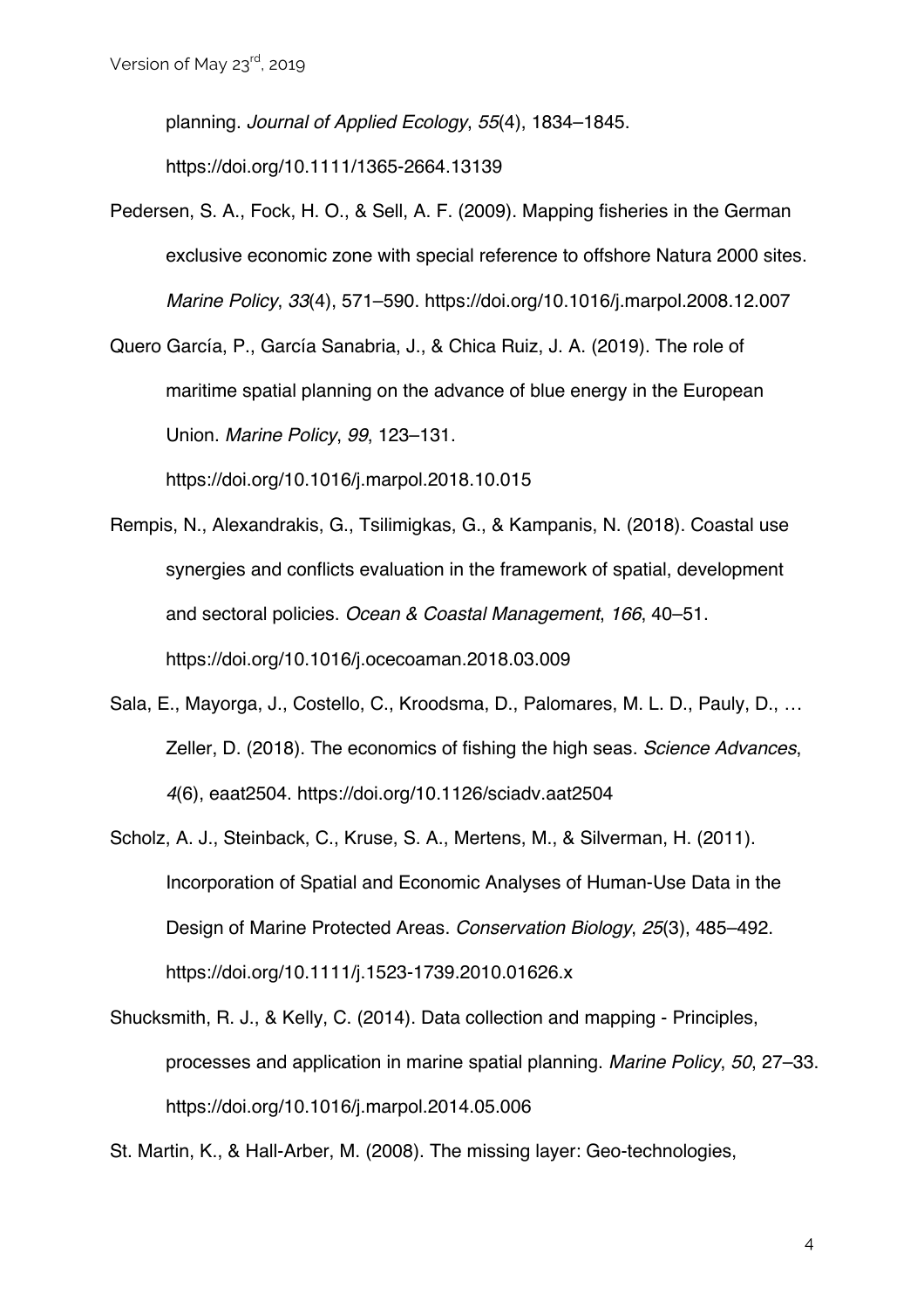communities, and implications for marine spatial planning. *Marine Policy*,

*32*(5), 779–786. https://doi.org/10.1016/j.marpol.2008.03.015

- Stanciu, A. C. (2019). Responsible Tourism and Maritime Spatial Planning. In A. Papathanassis, S. Katsios, & N. R. Dinu (Eds.), *Yellow Tourism: Crime and Corruption in the Holiday Sector* (pp. 247–259). https://doi.org/10.1007/978-3- 319-94664-1\_16
- Stelzenmueller, V., Lee, J., Garnacho, E., & Rogers, S. I. (2010). Assessment of a Bayesian Belief Network-GIS framework as a practical tool to support marine planning. *Marine Pollution Bulletin*, *60*(10), 1743–1754. https://doi.org/10.1016/j.marpolbul.2010.06.024
- Stelzenmuller, V., Lee, J., South, A., & Rogers, S. I. (2010). Quantifying cumulative impacts of human pressures on the marine environment: a geospatial modelling framework. *Marine Ecology Progress Series*, *398*, 19–32. https://doi.org/10.3354/meps08345
- Szalaj, D., Wise, L., Rodríguez-Climent, S., Angélico, M. M., Marques, V., Chaves, C., … Cabral, H. (2018). A GIS-based framework for addressing conflicting objectives in the context of an ecosystem approach to fisheries management—a case study of the Portuguese sardine fishery. *ICES Journal of Marine Science*, *75*(6), 2070–2087. https://doi.org/10.1093/icesjms/fsy094
- Tammi, I., & Kalliola, R. (2014). Spatial MCDA in marine planning: Experiences from the Mediterranean and Baltic Seas. *Marine Policy*, *48*, 73–83. https://doi.org/10.1016/j.marpol.2014.03.015
- Thiault, L., Marshall, P., Gelcich, S., Collin, A., Chlous, F., & Claudet, J. (2018). Mapping social–ecological vulnerability to inform local decision making.